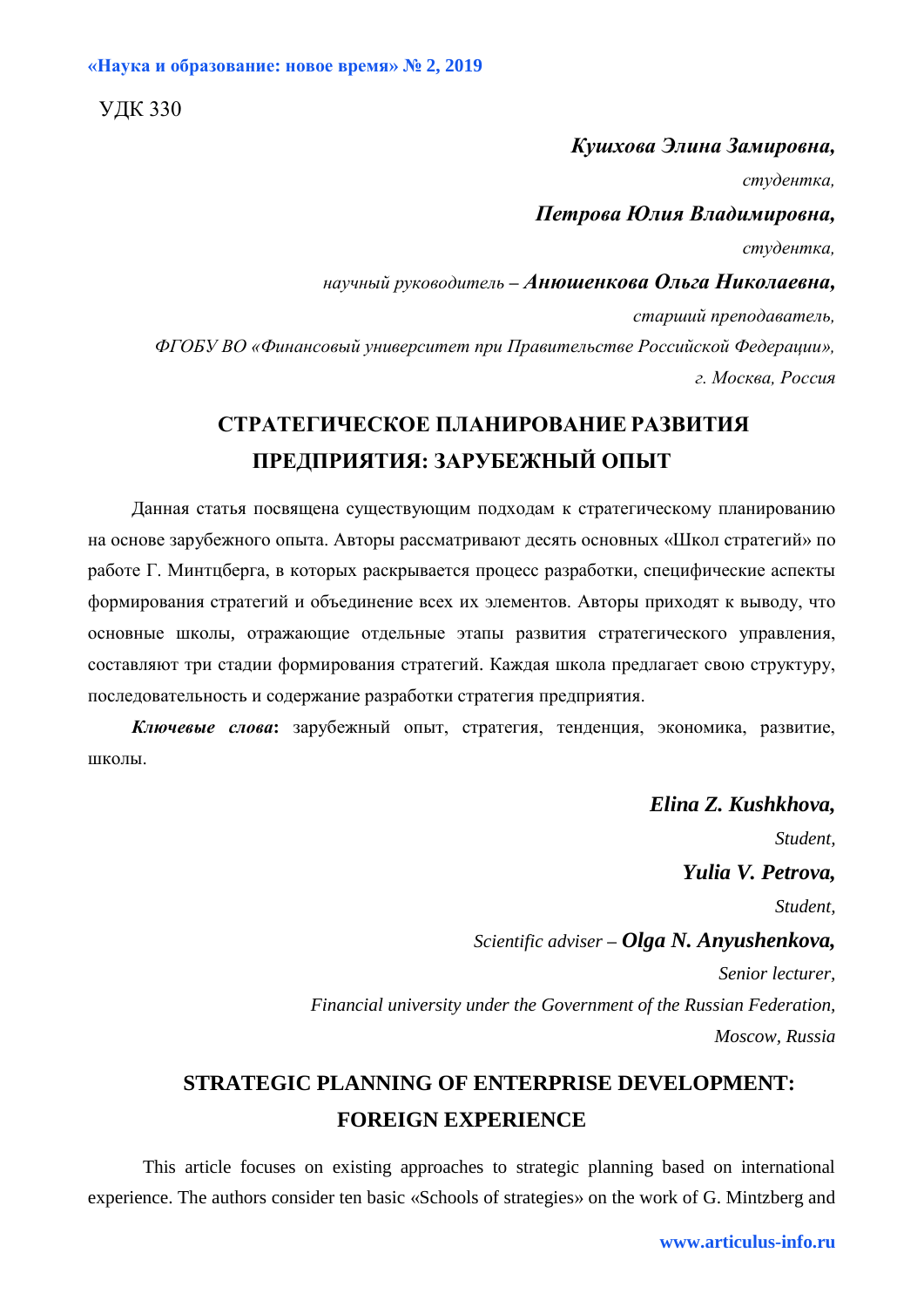others, which reveal the development process, the specific aspects of the formation of strategies and the unification of all their elements. The authors come to the conclusion that the main schools, reflecting the individual stages of the development of strategic management, comprise three stages of the formation of strategies. Each school offers its own structure, sequence and content of the development strategy of the enterprise.

*Keywords:* foreign experience, strategy, trend, economy, development, schools.

An effective solution to the problem of survival and ensuring the continuous development of a company consists in the creation and realization of its competitive advantages, which to a large extent can be achieved on the basis of a competently developed and effective development strategy. In recent years, in many industrialized countries, the tendency of transition to a strategic form of indicative planning has become quite clear. This form of planning fully meets the principles of targeted planning, as well as the current conditions and trends of the global economy. The area of strategic management is distinguished by a large thematic diversity (for example, enterprise restructuring, a strategy to increase enterprise value, dynamic key competencies, a knowledge management strategy, information technology and strategy, etc.) and the presence of different points of view on the strategy building process. conducted by G. Mintzberg and others. In the work of the «School of Strategies» G. Mintzberg, B. Apstrend, J. Lampel did a great job of classifying and analyzing the developments of various schools of strategies and outlined ten basic schools [2].

Ten schools are divided into three groups. The developers of the first three schools are interested in how strategies should be formed, and not how they are actually formed. These schools are prescriptive.

*The School of Design* has developed a model for shaping the development strategy of an enterprise as an achievement of matching the internal and external capabilities of its development [2]. The School of Design proposed a very interesting approach to the formation of a strategy evaluation system:

 Sequencing: an enterprise development strategy should not contain conflicting goals and programs.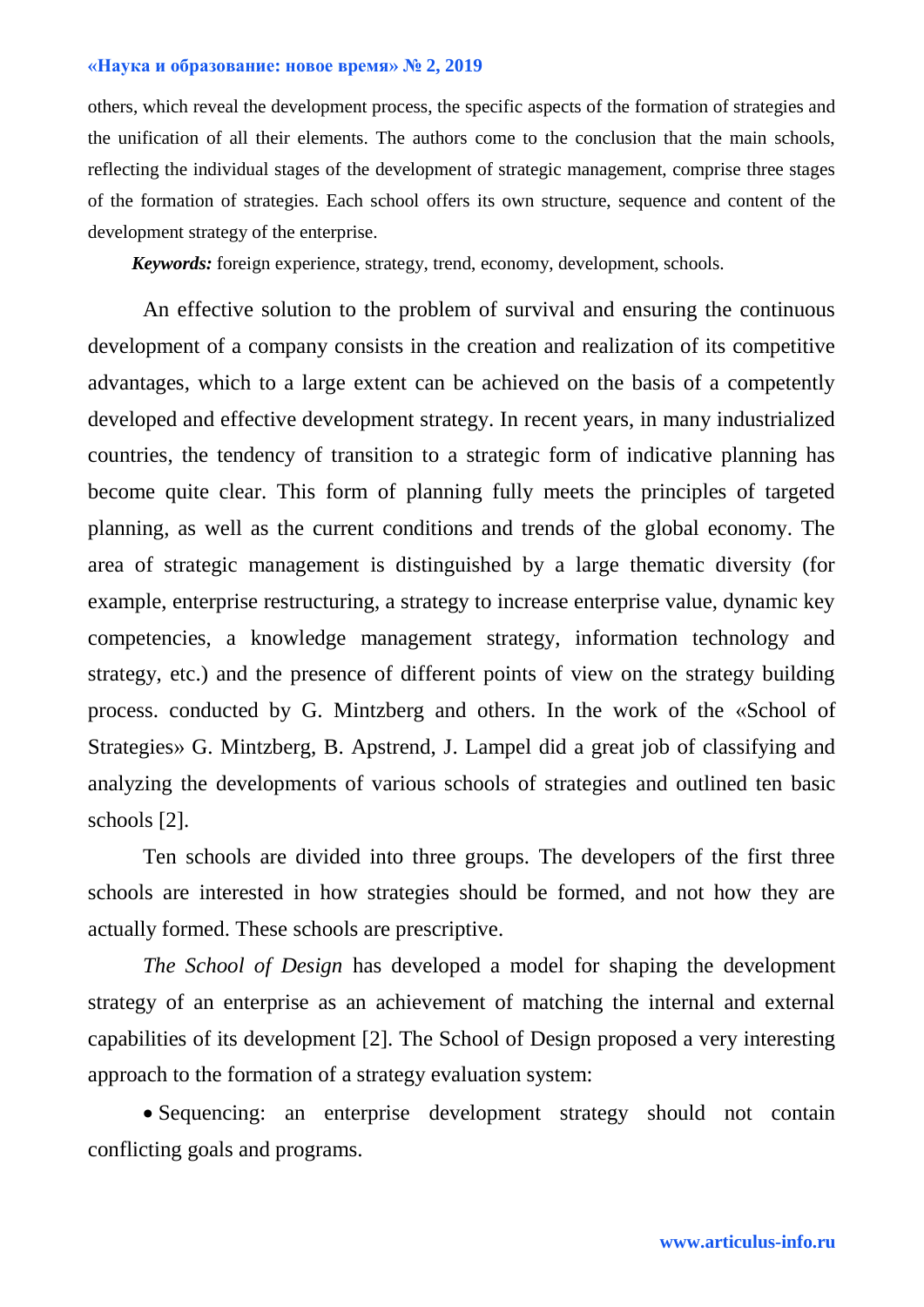Consistency: the strategy should include an adaptive response to the external environment and changes occurring in it.

• Advantage: the strategy should provide opportunities for creativity and (or) support of competitive advantage in the chosen field of activity.

 Feasibility: a strategy should not involve excessive expenditure of available resources and should not lead to intractable problems.

*The School of Planning* originated almost simultaneously with the school of design and recognizes most of its initial positions. The origin is associated with the publication of the work of I. Ansoff «Corporate Strategy» [1].

According to the model of formation of the strategic plan of I. Ansoff, the process of strategic planning begins with the determination of the initial goals of the development of an enterprise, which are a reaction to external segments. In accordance with these integers, analysis and assessment of the resource potential of the enterprise and the external business environment is carried out. The purpose of this kind of analysis is to identify opportunities for making major strategic decisions on the further penetration into the market and diversification of production.

*School of Positioning* occurs with the advent of the work of M. Porter «Competitive Strategy» [3]. A significant contribution to the theory of strategic planning can be considered the development of M. Porter's value chain, which has established that at each stage of economic activity its own values are formed, which are recognized and paid for by consumers. He substantiated the principles of the emergence of competitive advantages of an enterprise, which are formed by creating at each stage of their values.

The following six schools, from the School of Entrepreneurship to the School Environment, called descriptive, focused on specific aspects of strategy formation, that is, they sought to link the explanation of the principles of strategy formation and deployment of the strategic process over time.

The essence of *the School of Entrepreneurship* is revealed by the following fundamental provisions: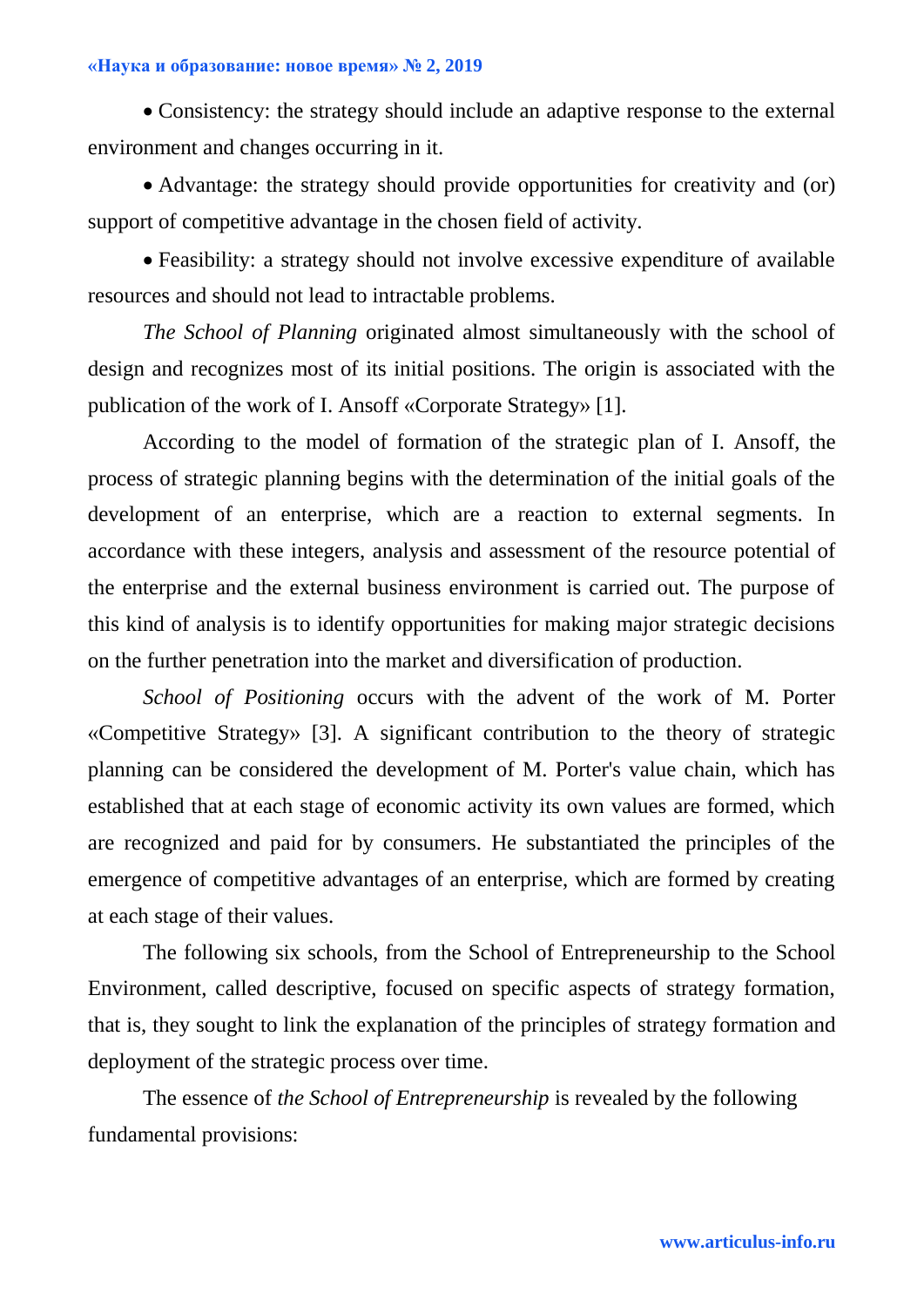1. The development strategy of any firm exists in the mind of its leader in the form of a peculiar perspective, namely, the intuitive choice of the direction of movement and the prediction of the future of the firm.

2. The process of formation of a company's development strategy is based on the life experience and intuition of its leader, regardless of whether the idea of a strategy is born in his mind or he perceives it from the outside.

3. For strategic foresight, flexibility is typical, and an entrepreneurial strategy is both thoughtful and unexpected.

4. Entrepreneurial organization is distinguished by flexibility, since it is a relatively simple structure that is sensitive enough to the instructions of its leader.

5. Entrepreneurial strategy is to some extent protected from the influence of direct competition in a market niche.

*The Cognitive School (School of Knowledge*) regards the construction of a strategy as a mental process [4]. Representatives of this school, relying on cognitive psychology, analyze the strategic process from the point of view of human cognitive abilities. Within this school there are two completely independent directions. The first interprets the formation of a strategy as an attempt to create some kind of objective picture of the world. The second direction, based on the subjectivity of the process of knowledge, considers strategy as an interpretation of the world.

*The School of Learning* considers the process of developing a company's development strategy as an evolving process. The contents of this school reveal the following important provisions:

1. The development of the development strategy of the company should be considered as a form of the learning process.

2. The training procedure should be developing in character through behavior that contributes to retrospective thinking, aimed at understanding the actions taken.

3. Strategic initiatives are implemented by those who have the ability and resources to learn.

4. Successful initiatives in the process of developing a strategy form an operational experience that can develop into a specific scheme, i.e. developing strategy.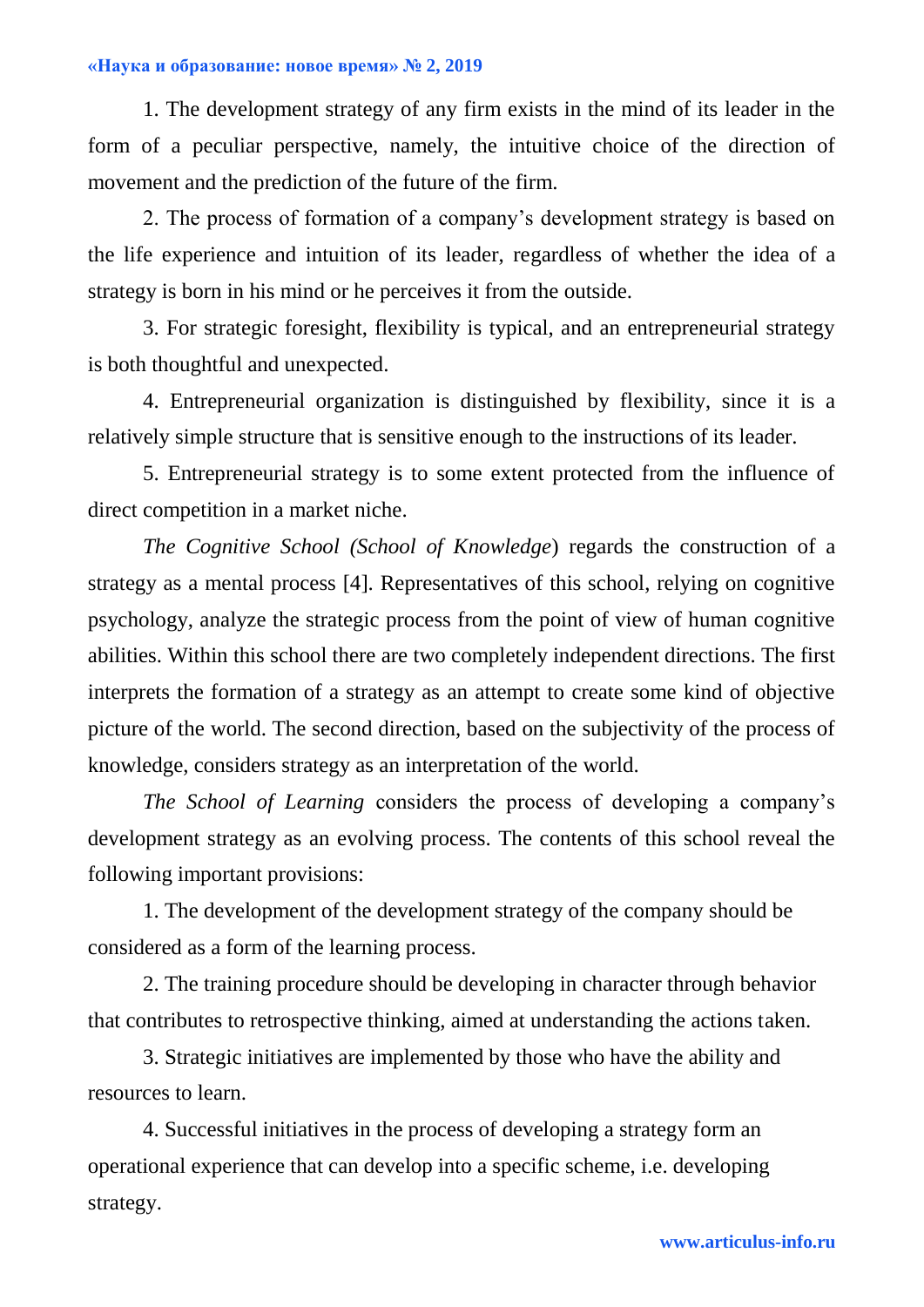5. The role of the head of the firm is to manage the process of strategic learning where new strategies can develop.

6. According to representatives of the School of Education, strategies initially appear as schemes of actions from the past, which then turn into plans for the future.

*The School of Power (Authority*) treats the process of developing a development strategy for a firm as a process of negotiation. The development strategy of the organization in this case is spontaneous. Power structures view the strategy development process as an interaction based on the methods of persuasion and negotiation, and in some cases, direct confrontation. This point of view is reflected in the works of G. Allison, J. Pfeffer, G. Salsik, G. Astley and others.

*School of Culture* was formed in the field of strategic management due to the success of Japanese corporations. According to the ideas of the school of culture, the process of forming a strategy is considered as a process of social interaction based on common beliefs among the members of the organization. The beliefs of each individual are the result of the processes of initiation to a particular culture or socialization. Culture, including ideology, contributes not to strategic change, but to the preservation of the current strategy. Representatives of the school of culture E. Renman and R. Normann introduced the concept of «strategic resources» that provide sustainable benefits in a competitive environment.

*The School of Environment* assigns the organization a passive role, which consists in reacting to events occurring in the external environment. Forming a strategy in this case is a process of reflection. According to its content, the school of the external environment is based on the «theory of situational factors», which describes the relationship between specific dimensions of the environment and certain characteristics of the organization. The organization must respond adequately to changes in the external environment.

*School of Configuration* describes the consistent implementation of the strategy within steady states, broken by the action of random factors. For these purposes, within the framework of the school in question, the interposition of various dimensions of the organization in certain conditions is analyzed and the temporal sequence of changing different states of the organization's development is